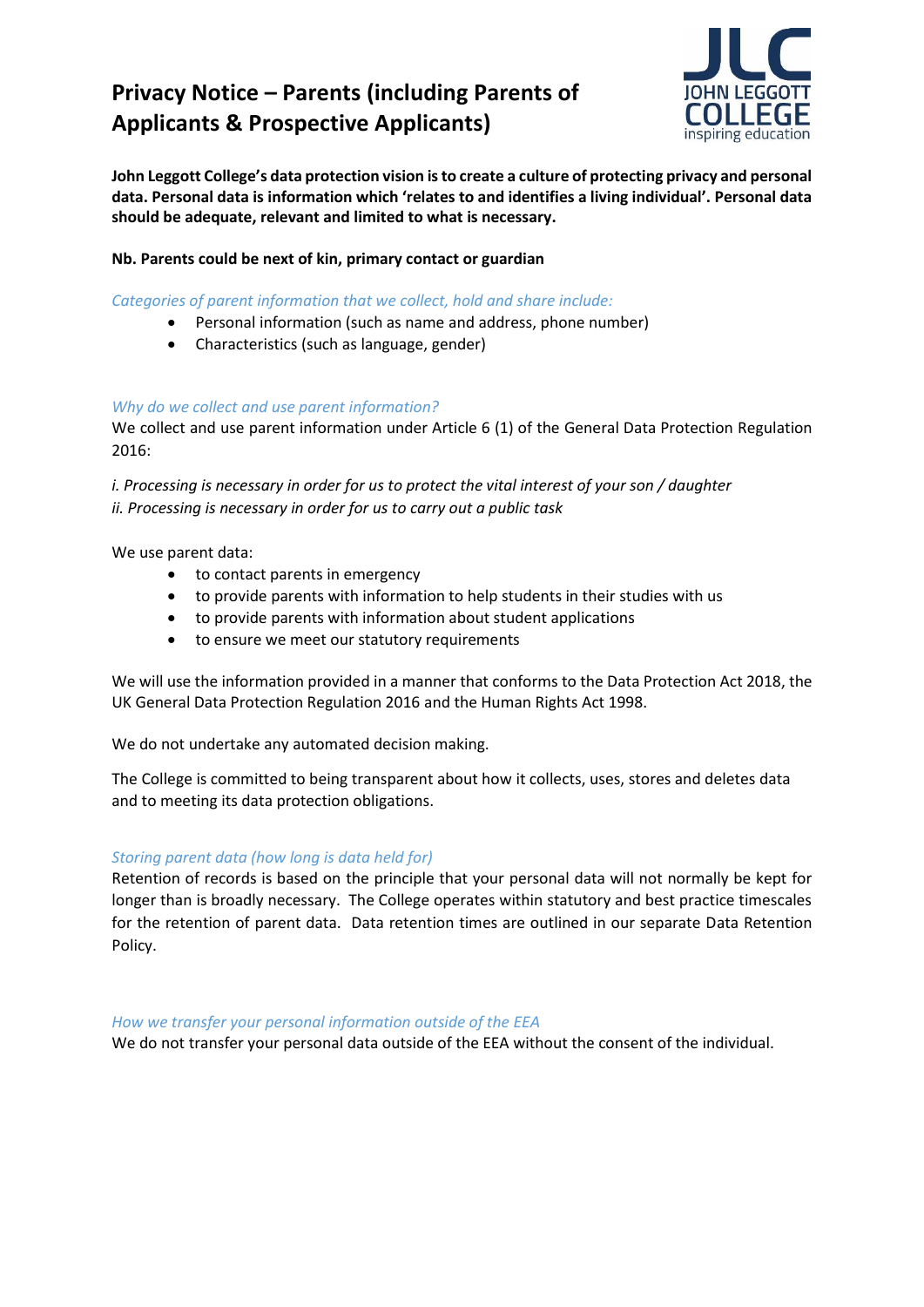## **Privacy Notice – Parents (including Parents of Applicants & Prospective Applicants)**



#### *Why we share parent information*

We do not share information about our students' parents with anyone without consent, unless the law and our policies allow us to do so.

### *With whom do we share parent information?*

We routinely share parent information with:

- On-line employability systems e.g. Grofar
- MIS consultants

We occasionally share parent information with:

- Police / Emergency Services
- HSE/Other Regulatory Bodies

Otherwise, before sharing information with a third party, we will either obtain your consent or establish that the sharing is necessary (which includes ensuring that the data shared is kept to a minimum), fair and otherwise within the law.

We will not pass your information to third parties for direct marketing purposes.

#### *Requesting access to your personal data*

Under data protection legislation applicants have the right to request access to information about them that we hold. To make a request for this, please email [beckyrobinson@leggott.ac.uk](mailto:beckyrobinson@leggott.ac.uk) who will process in capacity as John Leggott College's Data Protection Officer.

You also have the right to:

- object to processing of personal data that is likely to cause, or is causing, damage or distress
- prevent processing for the purpose of direct marketing
- object to decisions being taken by automated means
- in certain circumstances, have inaccurate personal data rectified, blocked, erased or destroyed
- claim compensation for damages caused by a breach of the Data Protection regulations

If you have a concern about the way we are collecting or using your personal data, you should raise your concern with us in the first instance, or directly to the Information Commissioner's Office at <https://ico.org.uk/concerns/>